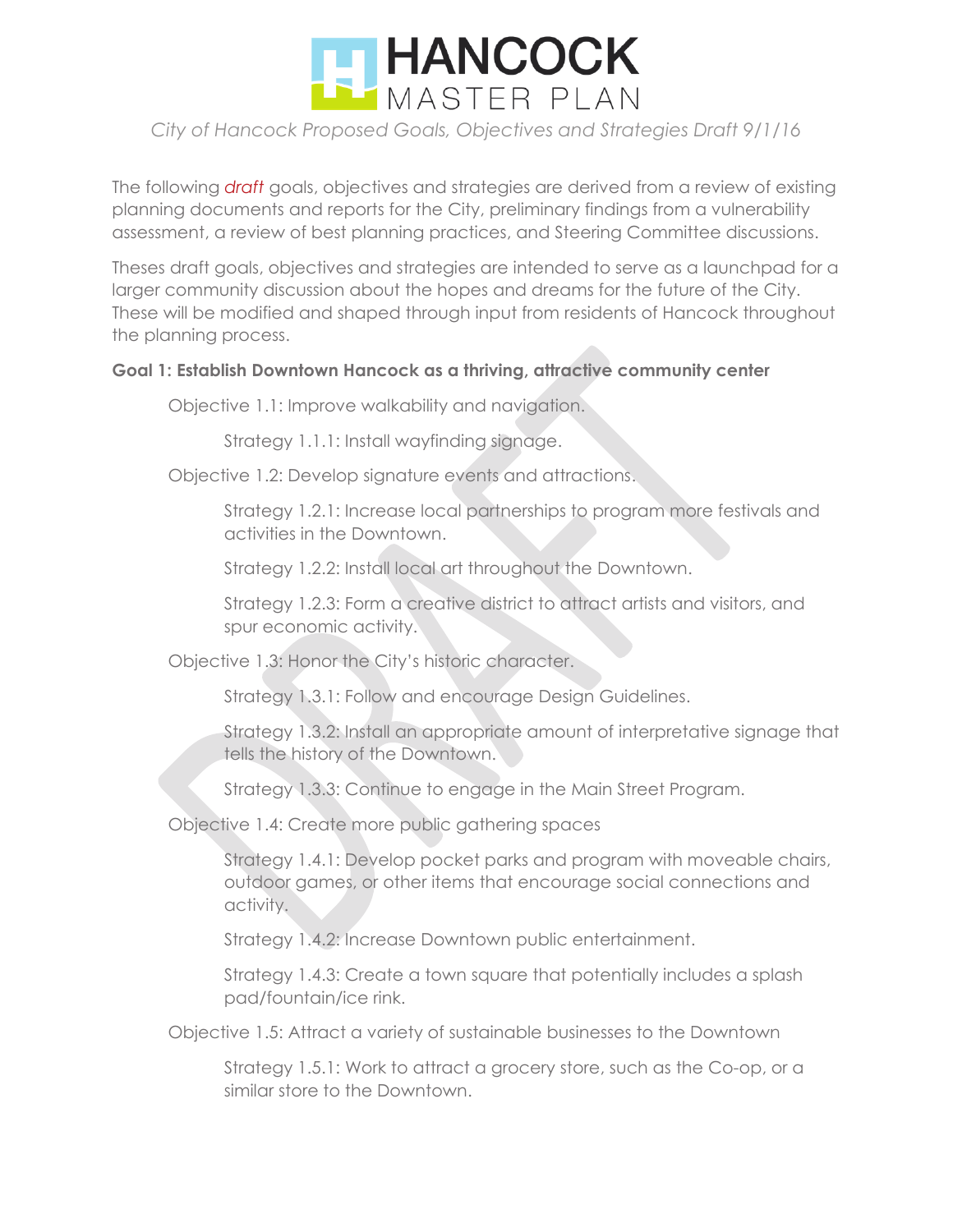

#### **Goal 2: Protect and celebrate the area's natural resources**

Objective 2.1: Increase community connection to the waterfront.

Strategy 2.1.1: Develop and implement a waterfront area plan that includes signage, wayfinding, and other placemaking strategies to better connect City to the waterfront.

Strategy 2.1.2: Decrease street lights or use downward lighting fixtures in specific areas to allow for Dark Sky preservation.

Objective 2.2: Direct development away from sensitive and significant natural areas.

Strategy 2.2.1: Utilize zoning and natural features protection ordinances to encourage the majority of business development to occur in and adjacent the Downtown.

Objective 2.3: Invest in outdoor recreation facilities.

Strategy 2.3.1: Further develop the area's trail system.

Strategy 2.3.2: Increase safe bicycle routes for both paved roads and trails.

Strategy 2.3.3: Explore creative ways to use the City's alleys for recreation and access, such as an ice skating path, snowshoeing, cross country skiing, biking and walking.

Strategy 2.3.4: Explore the possibility of programming and developing summer activity opportunities for winter recreation areas.

Strategy 2.3.5: Strengthen accessibility to the waterfront to meet or exceed ADA standards.

Objective 2.4: Maintain healthy forests and street trees.

Strategy 2.4.1: Partner with the MDNR to monitor threats to trees including invasive species, pests, and storm damage.

Strategy 2.4.2: Create a landscape plan to include the control of trees and shrubs on the slope between Water Street and the lakeshore.

Objective 2.5: Protect the water quality of inland lakes, streams, rivers, and Lake Superior**.**

Strategy 2.5.1: Pilot the construction of pedestrian and biking trails with pervious pavement, especially near the shoreline and open drains.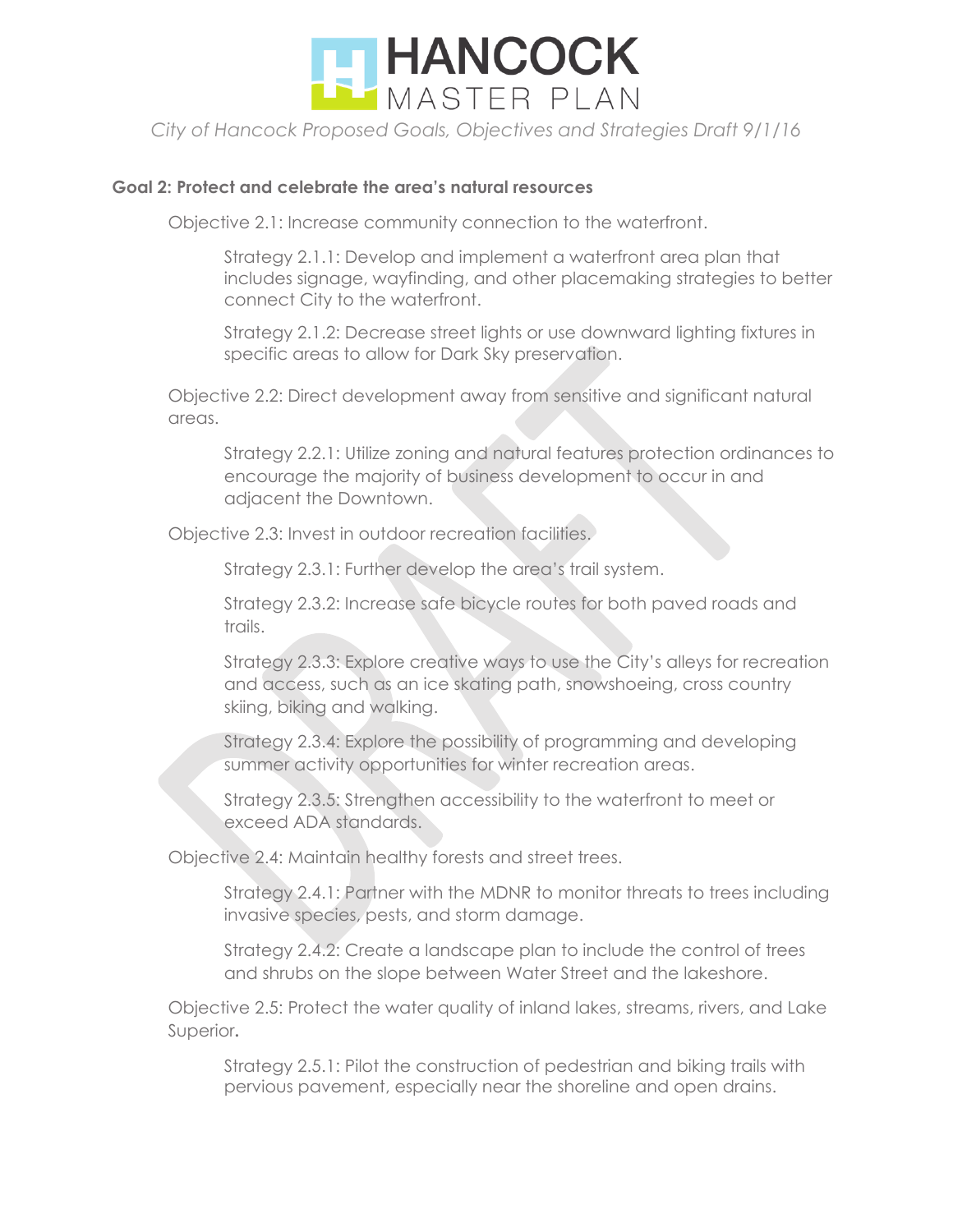

#### **Goal 3: Grow the area's economic opportunities**

Objective: 3.1: Attract High-Tech Industries

Strategy 3.1.1: Develop an action plan that addresses the infrastructure necessary, such as energy sources, housing, workforce development opportunities, and communications to attract these businesses.

Strategy 3.1.2: Orient placemaking activities to attract high-tech companies.

Objective 3.2: Cultivate Healthcare Industry

Strategy 3.2.1: Work with Findlandia University, Michigan Technical University and local hospitals to determine growth opportunities and needs and how to fulfill these needs.

Strategy 3.2.2: Create initiatives that promote healthy lifestyles.

Objective 3.4: Increase Awareness of and Continue to Grow Hancock's High Quality of Life

Strategy 3.4.1: Brand Hancock as a premier destination with adventure recreational opportunities, a growing arts movement, a unique and interesting history, abundant natural beauty, and many other assets; engage in a comprehensive marketing campaign to share this image.

Strategy 3.4.2: Promote waterfront activities through recreation planning and partnerships with organizations such as visitors bureaus, chamber of commerce, and other nonprofits.

Strategy 3.4.3: Increase events and festivals during all seasons.

Strategy 3.4.4: Package regional tourism planning strategies with neighboring jurisdictions, the MDNR, WUPPDR, and other regional partners.

Strategy 3.4.5: Become a Michigan Trail Town.

Strategy 3.4.6: Encourage historic character preservation to maintain authenticity and become better known as a historic area.

Strategy 3.4.7: Continue to cultivate the growing arts movement and integrate art and artistic opportunities throughout the City.

Objective 3.5: Provide a variety of quality housing options to meet the needs of existing residents and new attract new employers and workers.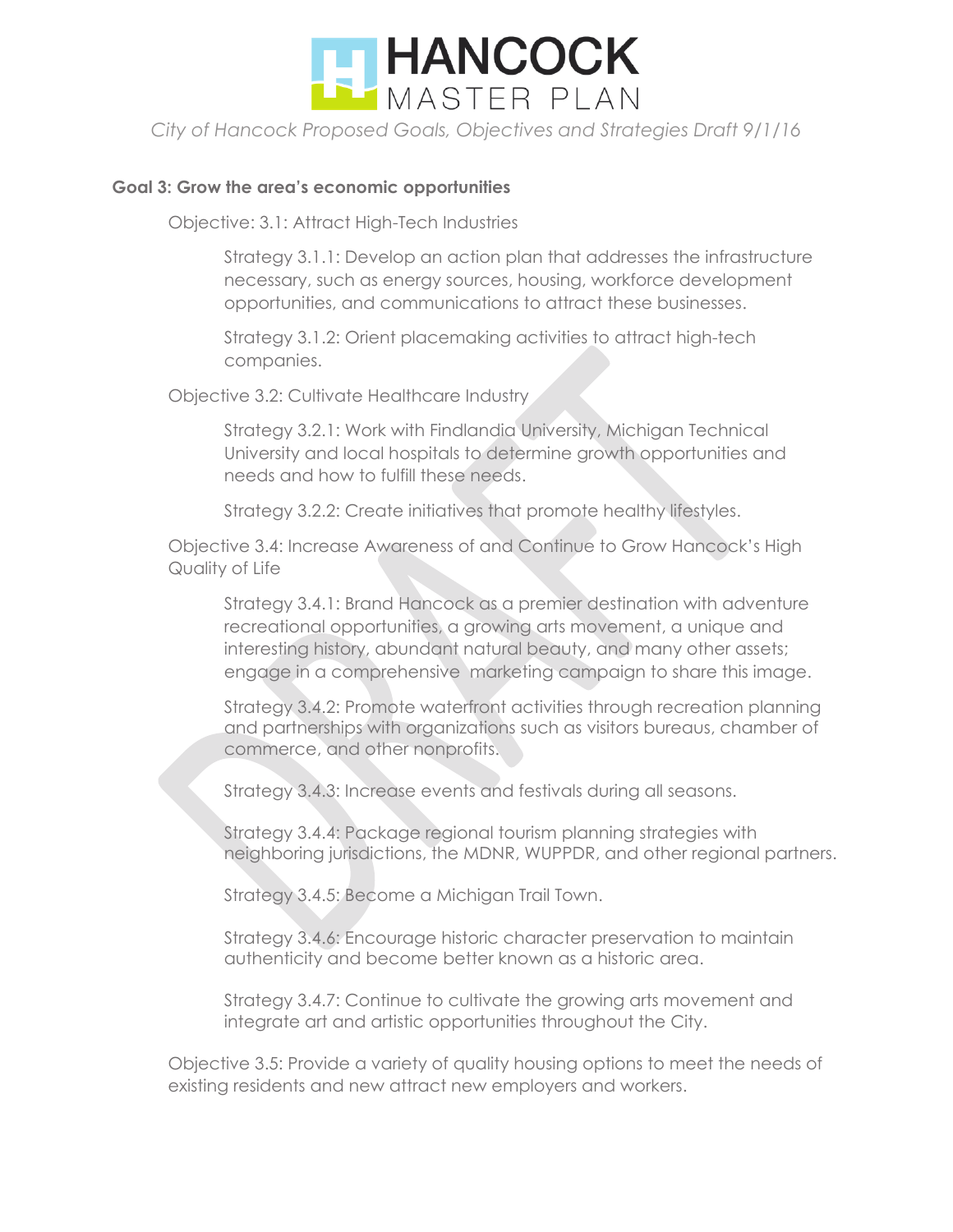

Strategy 3.5.1: Follow the recommendations of the Target Market Analysis.

Strategy 3.5.2: Work with local officials to improve blight reduction efforts.

Strategy 3.5.3: Explore sample blight reduction ordinance language and potentially adopt stronger blight reduction ordinances.

Objective 3.4: Support the local food economy.

Strategy 3.4.1: Support and promote convenient access to local food sources such as the Tori Market and Community Garden.

Strategy 3.4.2: Work with local growers and distributors to identify barriers to the local food economy's growth.

Strategy 3.4.3: Identify locations appropriate for food storage and medium-sized food processing facilities.

Strategy 3.4.4: Encourage collaboration between the U.P. Food Exchange and the Michigan State University extension.

Objective 3.5: Facilitate the location of base industry companies

Strategy 3.5.1: Assist with the redevelopment of buildings to house these companies.

Strategy 3.5.2: Identify the infrastructure needs of base industry companies and work to provide this infrastructure to both attract and support the success of these companies.

Strategy 3.5.3: Develop suitable business park locations.

## **Goal 4: Provide and maintain quality public services and infrastructure**

Objective 4.1: Plan for the long-term maintenance of all City-Owned infrastructure.

Strategy 4.1.1: Develop and implement a Capital Improvements Plan that addresses the initial and lifecycle costs associated with public infrastructure.

Strategy 4.1.2: Create a city-wide trail, parks and campground maintenance and management plan.

Objective 4.2: Provide a transportation system that is well-maintained and accessible to everyone.

Strategy 4.2.1: Follow Complete Streets Policy.